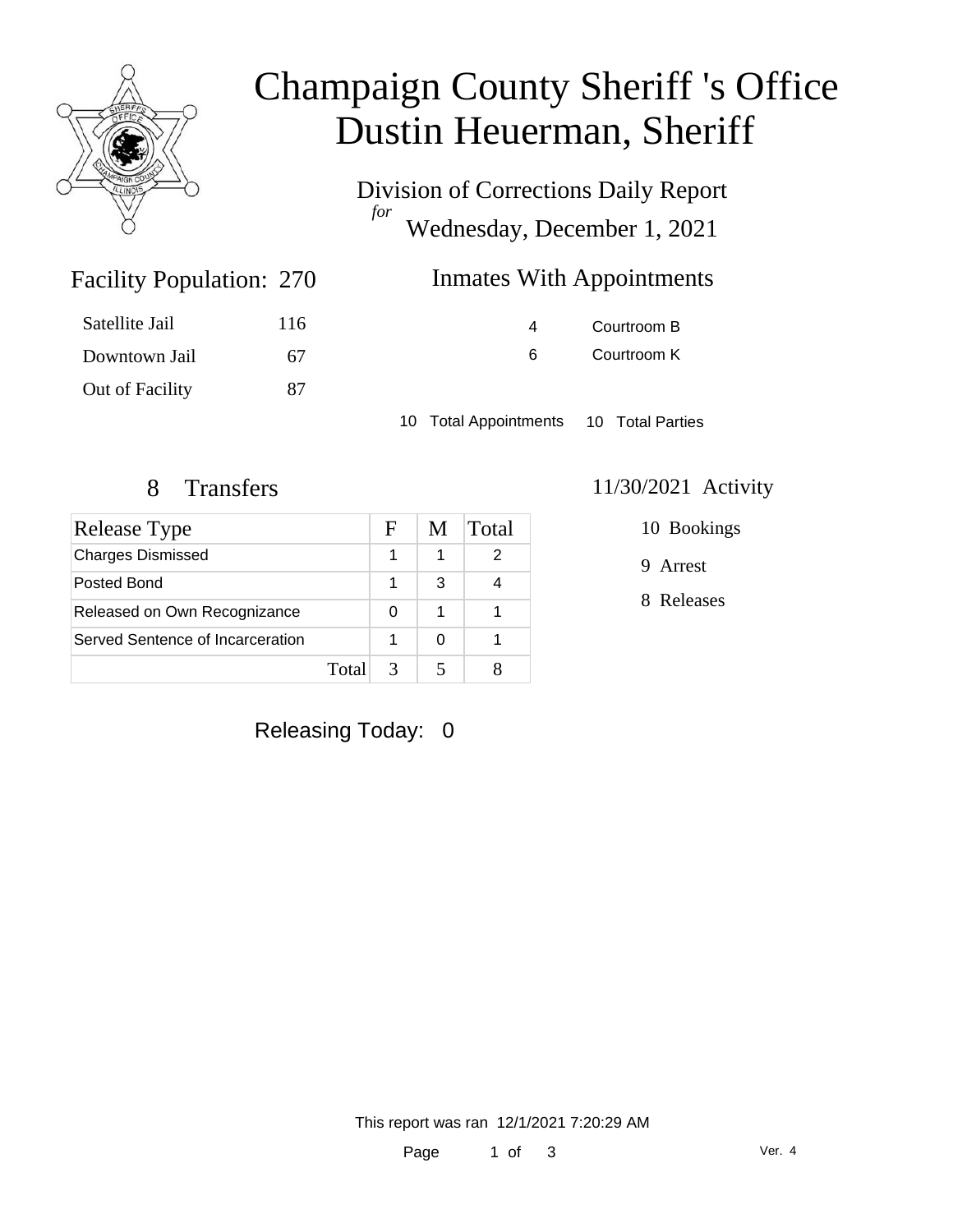

# Champaign County Sheriff 's Office Dustin Heuerman, Sheriff

Division of Corrections Daily Report *for* Wednesday, December 1, 2021

#### Custody Status Count

- Electronic Home Dentention 17
	- Felony Arraignment 8
		- Felony Other 5
	- Felony Pre-Sentence 7
		- Felony Pre-Trial 200
	- Felony Pre-Trial DUI 3
	- Felony Sentenced CCSO 3
	- Felony Sentenced IDOC 11
		- Hold Other 1
		- Hold Sentenced CCCC 1
		- Hold Sentenced IDOC 1
	- Misdemeanor Arraignment 1
		- Misdemeanor Other 1
		- Misdemeanor Pre-Trial 2
			- Petition to Revoke 4
			- Remanded to DHS 3
			- Traffic Arraignment 1
				- Traffic Pre-Trial 1
					- Total 270